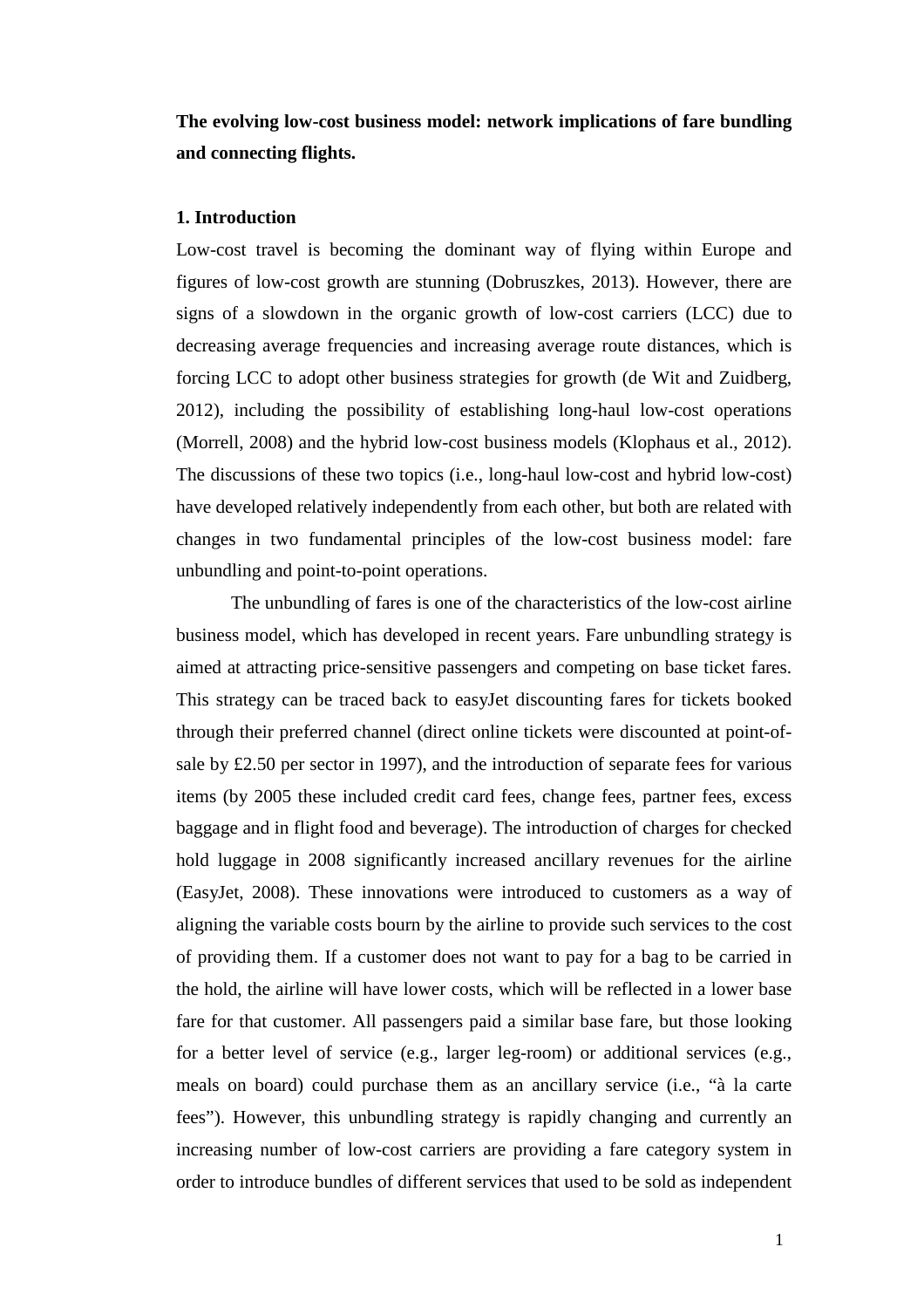ancillary products. Bundling services can help airlines standardizing their offering and having a better control on the level of service provided to the customer, which is seen as important for capturing a wider range of passengers and targeting new upmarket segments of the market by the airline.

Another of the fundamental characteristics of the low-cost business model has been point-to-point service, which allowed for lowering the cost structure by providing a simple operation and management model. Offering point-to-point services also lets airlines schedule their services at the right time of the day to compete with other airlines without being subject to the imperatives of a connecting wave-system. In other words, hubbing can have significant negative ramifications in terms of network economics (Doganis, 2013). However, this is also changing as some low-cost carriers are starting to connect some of their flights, feeding other airlines and code sharing (e.g., JetBlue in the US has begun codesharing with Emirates, and Air Berlin codesharing with Etihad). In a market with limited organic growth, such as the European, this has a twofold objective. On the one hand, it allows for capturing the increasing number of passengers already doing self-help hubbing (O'Connell and Williams, 2005), which can help reducing the route density problem (de Wit and Zuidberg, 2012). On the other hand, allows for connecting more distance markets by feeding the longer flights that the low-cost carrier offers. In fact, sector length has been one of the straitjackets of the traditional business models. To take advantage of density economies, the sector distance has ideally been around 1,500 Km., which allows for flying as many sectors as possible and for increasing aircraft utilization. In relation to the previous point on price bundling, a better level of service and comfort could also contribute to withstand the longer travel.

 Although these two key changes have significant consequences on the competitiveness of the low-cost airline business, there is a limited number of new research on the recent changes and evolution of this business model (e.g., Francis et al. (2007), Morrell (2008), Mason and Morrison (2008), Pels (2008), Wensveen and Leick (2009), Douglas (2010), Daft and Albers (2012), Klophaus et al. (2012)). In this paper we try to add to the discussion by analysing the network implications of fare bundling and connecting flights in different low-cost carriers models, i.e., pure low-cost and hybrids. We aim to identify the influence of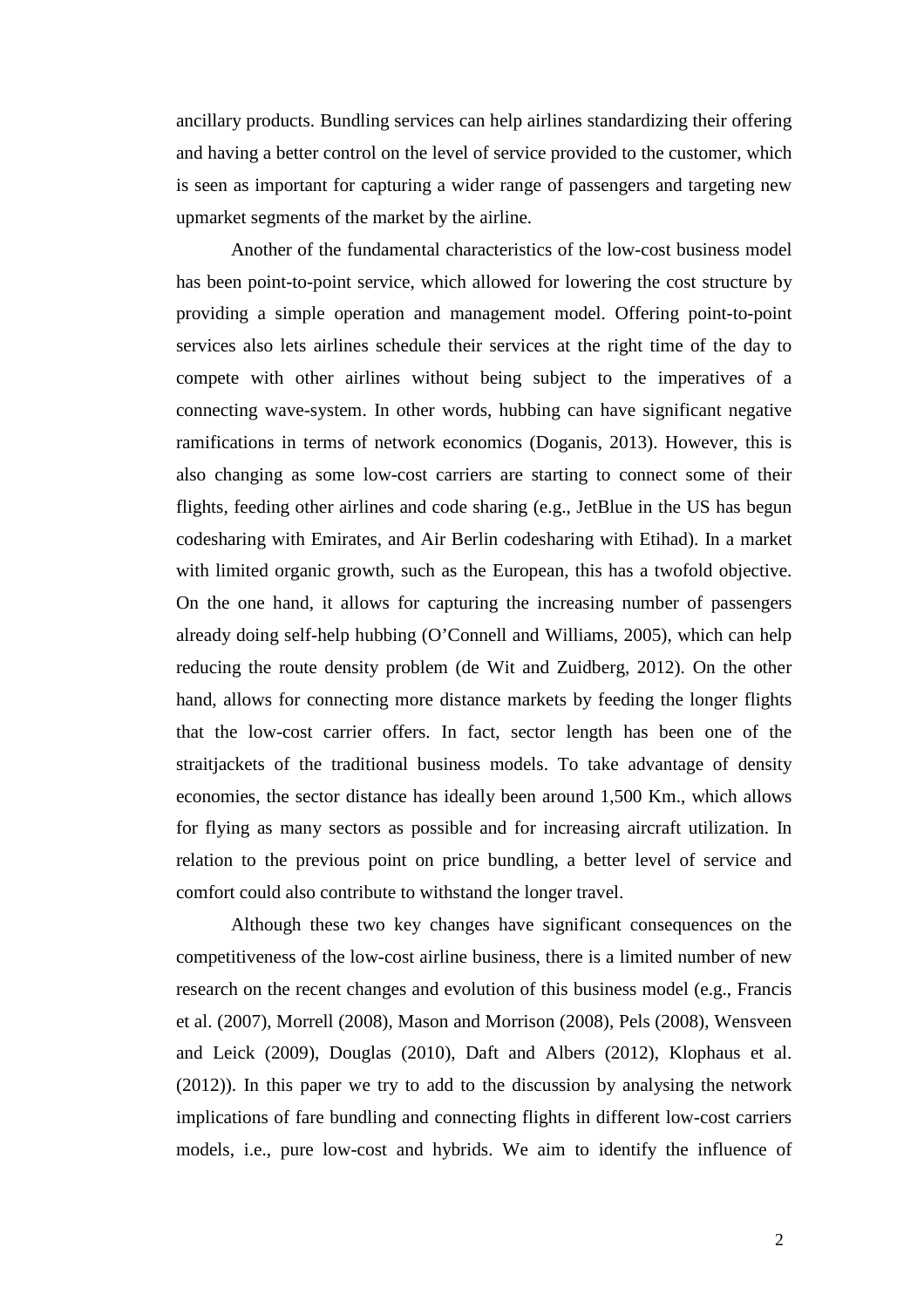several route characteristics on the share that pure low-cost and hybrid low-cost carriers have on the routes they operate.

The paper is structured as follows: Section 2 discusses the evolution of the low-cost business model with especial regard to fare bundling and connecting flights, Section 3 introduces the data and the empirical model used for the analysis, Section 4 presents the results of the estimation and, finally, Section 5 discusses the results and their policy implications.

## **2. Evolving low-cost business models**

## *2.1 Market forces, business models and self-transformation*

The airline industry has been losing value consistently over the last 20 to 30 years and some are starting to recognise that the problems of the airline industry are not just due to cyclical exogenous shocks (Mason and Alamdari, 2007; O'Connell, 2011) or other exogenous cost drivers, such as taxes and fuel (Borenstein, 2011), but that the issue is mainly structural since the gap between long-term returns on capital and cost of capital is widening (Button, 2003; Borenstein, 2011; Wojahn, 2012). The long-term financial problems of the airline industry is one of its 'ugliest' aspects (Goetz and Vowles, 2009) that leads to a wide range of fundamental changes that take shape in form of bankruptcies, terminations, mergers and acquisitions. According to Button et al. (2011), these can offer some short-term relief by fostering market power, but there is some evidence that competition in any airline market does prevent full cost recovery.

The reaction of airlines to the growing market pressure has been to increase firm's flexibility by decreasing costs, especially labour. However, these measures did not mean breaking out the existing business development path of LCC firms; on the contrary, they reinforced the low-cost nature of these type of airlines in a sort of never ending race to the bottom.

Yet, the significance of the 2008 financial crisis could have been a definitive event that fostered the emergence of novelty in the low-cost business model. Business model innovation and technology innovation are the main sources of self-transformation for firms. The creative capacity of economic agents (Boschma and Martin, 2007) to evolve accordingly and to adapt to the selective market forces and changing institutional settings is essential for their survival. In this regard, business models represent a new dimension of innovation, which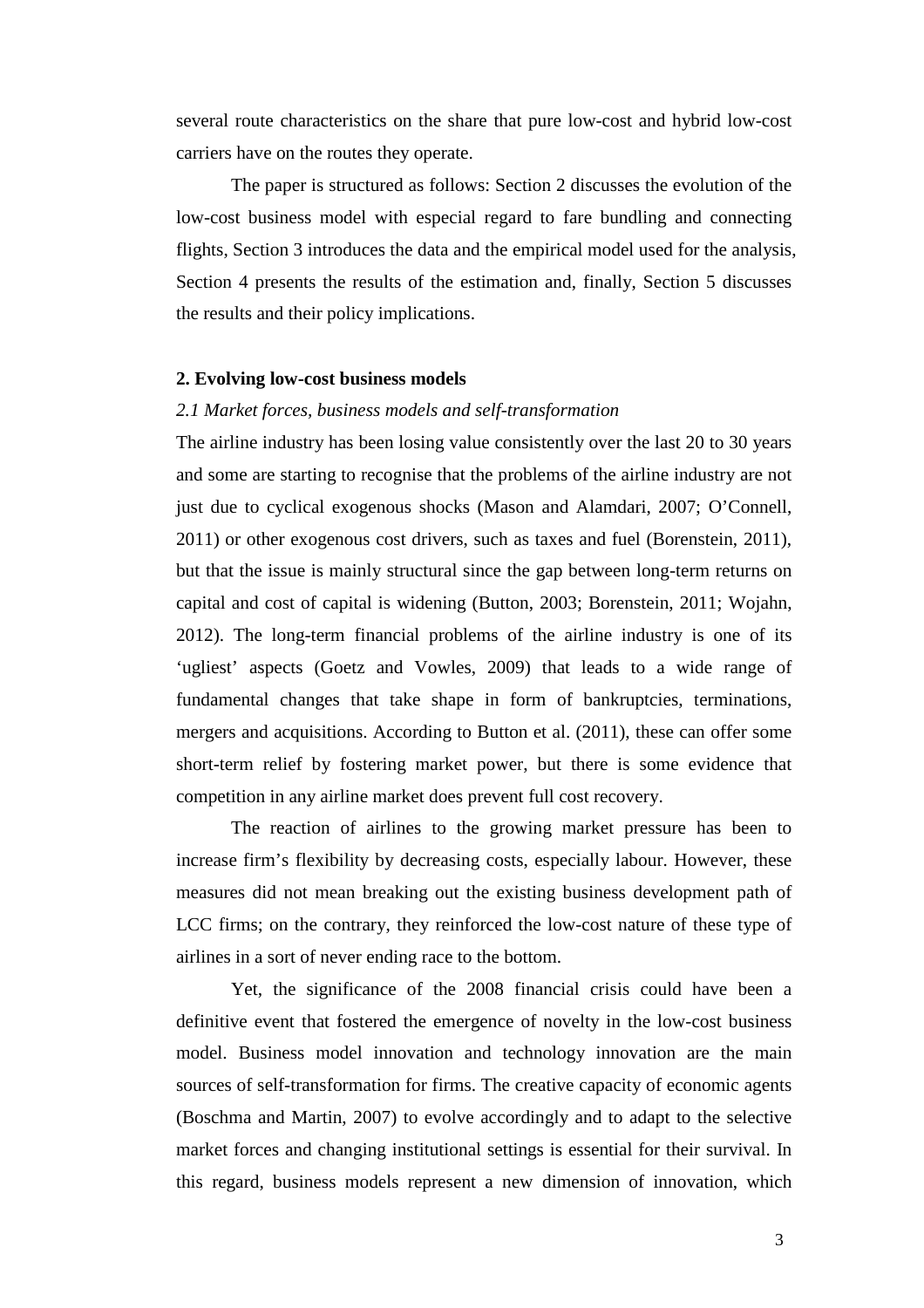spans the traditional modes of process, product and organizational innovation, and involves new forms of cooperation and collaboration (Zott et al., 2010). According to Seelos and Mair (2007) the business model is a set of capabilities configured to enable value creation consistent with either economic or social strategic objectives. Hence, business model innovation is a process of mindful deviation by entrepreneurs that, with their judgment and agency, create a new future. This is what Garud and Karnøe (2001) identify as path creation, which requires the ability on the part of the entrepreneurs to shift their emphasis to alternative approaches that may have greater promise. For the area of our concern, one of the alternative approaches to the traditional low-cost business model is the hybrid business model.

#### *2.2 From low-cost to hybrid airline business models*

The low-cost airline business model can take a number of forms (Francis et al., 2003) and costs savings can be achieved from different sources (Williams, 2001). While some identify low-cost carriers as those airlines that have a distinctive feature, such as using a single-fare class over their whole network of routes (Fageda and Fernández-Villadangos, 2009), others use other methods, such as the product and organizational architecture (POA) approach, to classify and relate key elements of airline business models (Mason and Morrison, 2008). Be that as it may, the increasing difficulty for defining the low-cost airline business model is, in fact, a sign of the coexistence of several business models that are categorized under the "low-cost carrier" label (Mason and Morrison, 2008). This is an indication of the existence of some level of institutional plasticity (Strambach, 2010), as airlines try to stretch the prevailing institutional agreements and understandings without deviating in excess from the dominant development path of the low-cost carrier business model.

 Despite that, the level of deviation from the traditional low-cost business model by some low-cost carriers is starting to be of such a degree that some scholars begin to agree that we might have scope for defining a hybrid low-cost carrier (Franke and John, 2011; Klophaus et al., 2012). Table 1 compares the main practices of the traditional LCC business model and the hybrid LCC business model.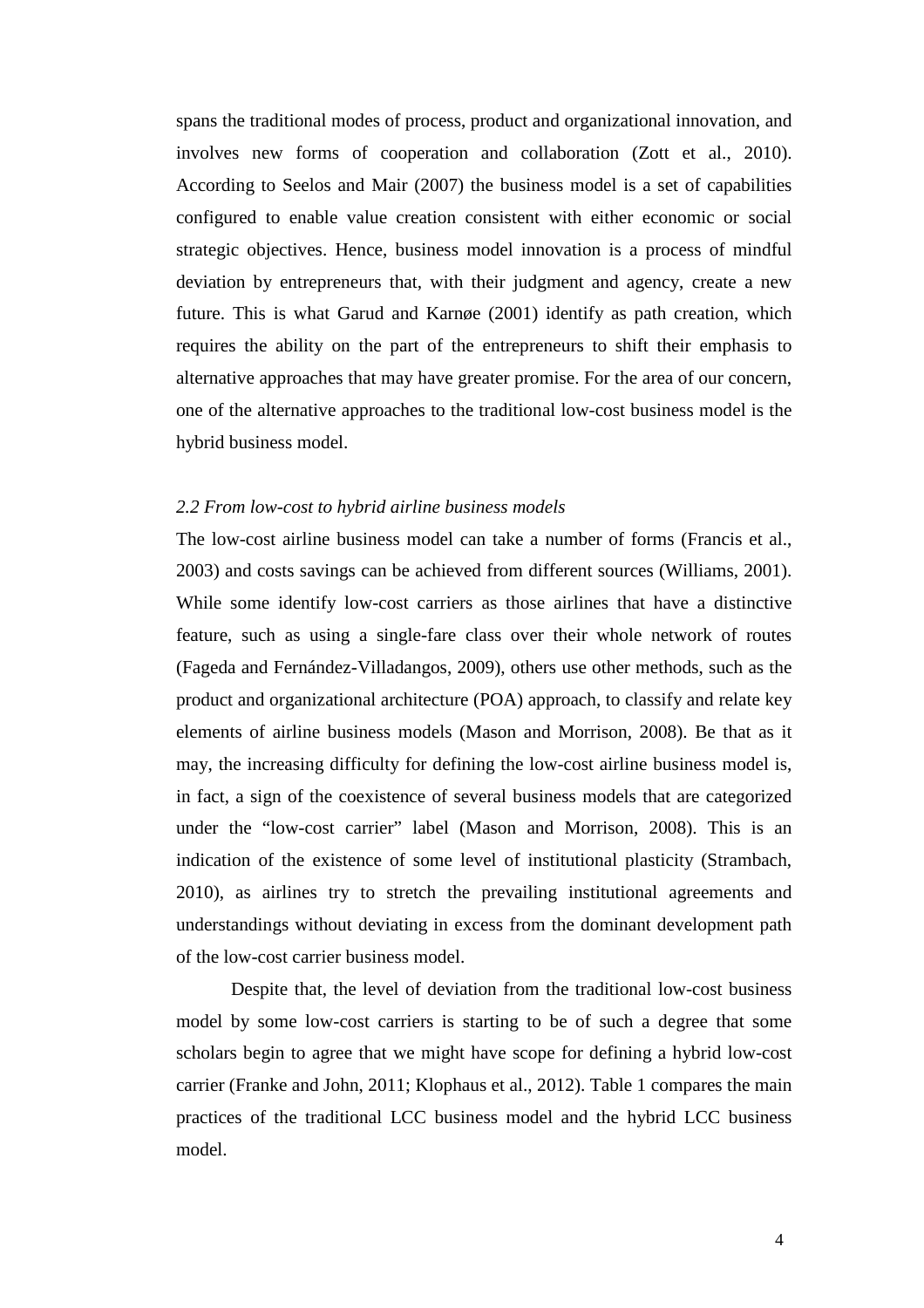## **Table 1. Low-cost carriers business model practices. Source: Authors' own elaboration from Mason and Morrison (2008), Klophaus et al. (2012) and Doganis (2013).**

|                              | <b>Traditional LCC</b><br><b>Hybrid LCC</b>      |                                          |  |
|------------------------------|--------------------------------------------------|------------------------------------------|--|
| Fleet                        | Single type                                      | Single type or mix                       |  |
| Aircraft type                | Narrow body                                      | Narrow body and wide body                |  |
|                              |                                                  | for long-haul                            |  |
| Type of airport              | Secondary and/or primary                         | Primary                                  |  |
| Code sharing                 | No                                               | Can provide code sharing                 |  |
| Transfer between flights and | N <sub>0</sub>                                   | Can provide transfer between             |  |
| feeding services             |                                                  | flights                                  |  |
| Member of global alliance    | No                                               | Can be member                            |  |
| Sector length                | Ideally from 500 to 1,500 Km.                    | Can be longer than 2,000 Km.             |  |
| Long-haul flights            | N <sub>0</sub>                                   | Can be long-haul                         |  |
| Single class cabin           | <b>Yes</b>                                       | Yes                                      |  |
| Fare bundling                | N <sub>0</sub>                                   | different fare<br><b>bundles</b><br>Yes. |  |
|                              |                                                  | different levels<br>offering<br>- of     |  |
|                              |                                                  | service                                  |  |
| Sales distribution channel   | Mostly internet<br>Mostly internet, but also GDS |                                          |  |
| Frequent flyer programme     | N <sub>0</sub>                                   | Can offer FFP                            |  |
| Frills*                      | No frills                                        | Depending on fare bundle                 |  |

\*Frills may include, among others: complimentary in-flight services, free checked baggage, room reserved on the aircraft for hand luggage, food on board, free flight changes, exclusive check-in desks, etc.

 One of the business model deviations that has attracted some academic and industry interest is the possibility of low-cost carriers to develop long-haul services.<sup>1</sup> There is not yet a clear agreement on the viability of a pure low-cost operation for a long-haul service, in other words a long-haul service without feeding traffic and increasing levels of comfort seems difficult to realise.

 Yet, literature shows some conclusions. On the one hand, Pels (2008) concludes that having enough demand might be determinant in order to set up low-cost services in long-haul markets. Although this could be seen as a selfevident statement, in fact, this is in line with the long-haul service strategy introduced by Norwegian Air Shuttle, which is mainly based in linking the major markets in both sides of the Atlantic –i.e., London and New York– by taking advantage of the newest and more efficient airliners (Airline Business, 2013). On the other hand, Wensveen and Leick (2009) suggest the existence of an increasing need for interlining agreements and feeding among low-cost carriers, which is in

 $\overline{a}$ 

<sup>&</sup>lt;sup>1</sup> Francis et al. (2007), Morrell (2008) and Moreira et al. (2011) compare the cost advantages of low-cost carriers (LCC), Pels (2008), Wensveen and Leick (2009) and Douglas (2010) assess the suitability of the qualitative features of the LCC business model to the long-haul markets, and Draft and Albers (2012) conduct a profitability analysis.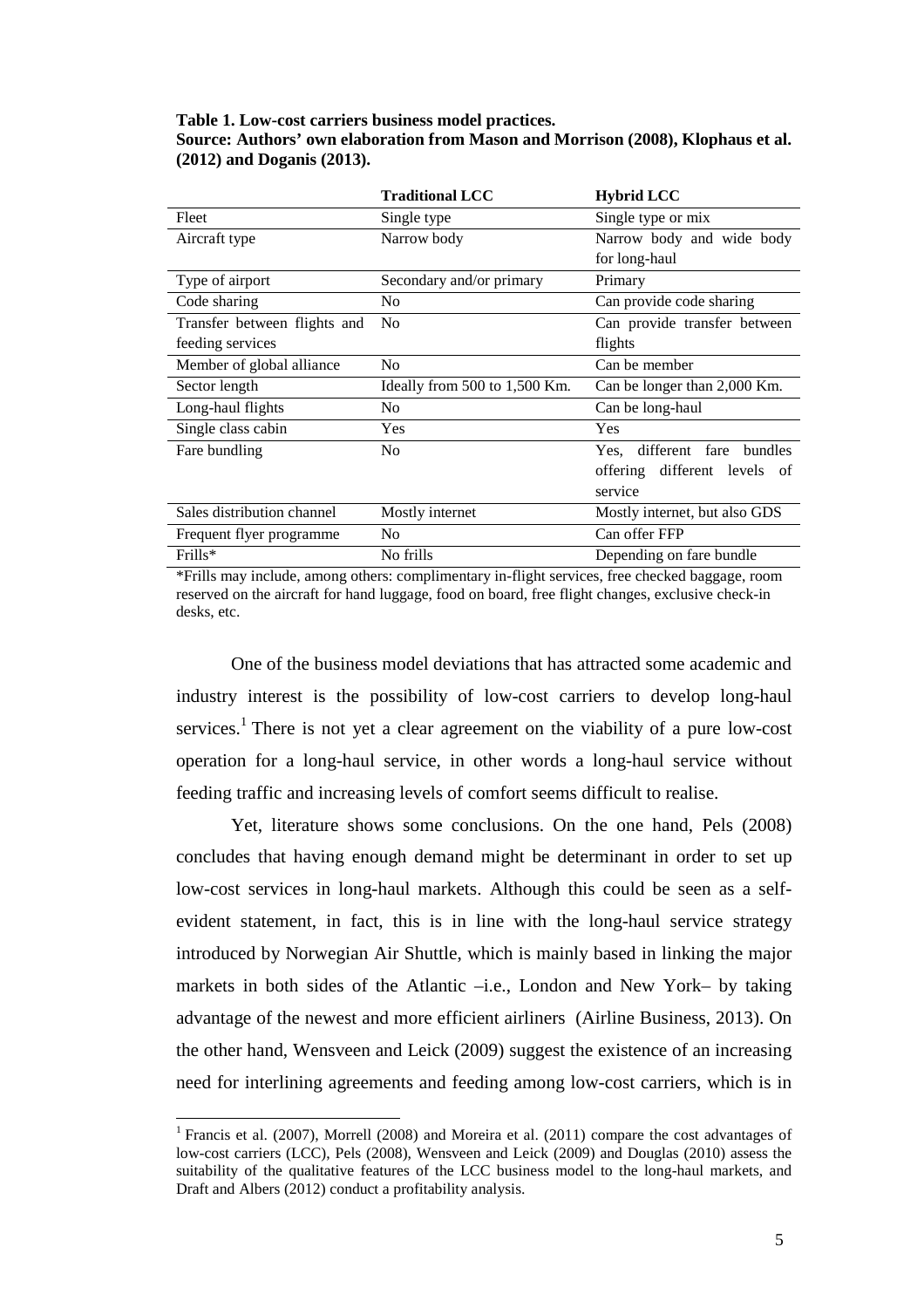line with AirAsia's considerations that see feeding as a condition for long-haul low-cost services (GAD, 2013). In this regard, not only low-cost carriers are starting to offer connecting services within themselves, but there are also growing links between low-cost carriers and full-service network carriers, which have been handing over short-haul flights to low-cost carrier subsidiaries.<sup>2</sup> According to Doganis (2013) the essence of the low-cost business model lays in the point-topoint service, since connecting passengers entails a series of consequences that have ramifications across the airline business competitiveness. For example, airlines might not be able to schedule their services in the most competitive times of the day in order to coordinate inbound and outbound flights in the hub. Nonetheless, the principal driver for implementing transfer services is the increasing number of passengers in a trunk sector, which allows for taking advantage of density economies and helping overcome the increasing density problem of low-cost markets (de Wit and Zuidberg, 2013). In other words, additional demand can transform a non-feasible service into a feasible service.

In addition to the point-to-point component, another major core business element of the low-cost business model has been the use of a single-fare class cabin. Indeed, one of the main reasons behind the original success of low-cost carriers was the simplification and unbundling of fares to take advantage of ancillary revenues (Doganis, 2010). Whilst cabin configurations have remained in single configuration, several low-cost carriers have tended to complicate the fare system by including price bundles differentiating the passenger by ticked price and offering them a different range of airport and on-board services (e.g., access to airport lounges, security fast-track, preferential boarding, checked bags, onboard free catering, room reserved in the cabin for hand luggage, etc.). By bundling services low-cost carriers can target higher yield markets, absorb business demand from full-service network carriers (FSNC), secure revenues upfront and differentiate their product from their competitors. More revenues are translated in a movement of the breakeven curve and more routes become feasible.

l

 $2$  Among some examples of the increasing interaction between LCC and full-service network carriers (FSNC) we can find Delta buying shares in Gol (2011), Air France-KLM and Lufthansa have low-cost subsidiaries (Transavia and Germanwings, respectively), Iberia launched Iberia Express (2012) and is part of the same group as Vueling, and Air Berlin joined oneWorld and is partly owned by Eithad (2012). In this regard, Fageda et al. (2011) show that a successful strategy of FSNC to compete with LCC is to create their own low-cost subsidiaries.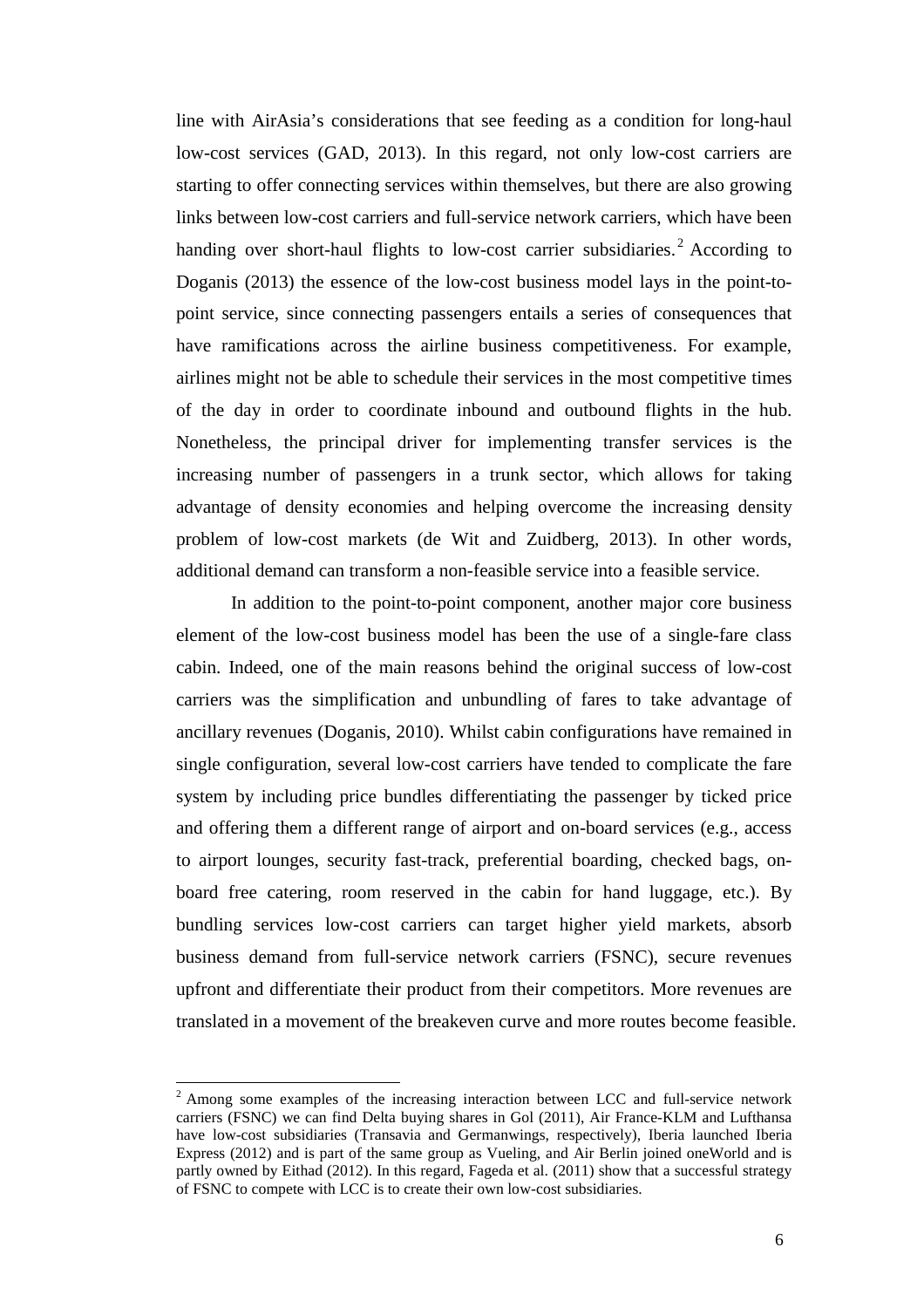#### **3. Empirical model**

l

The movement towards connecting services and fare unbundling can represent a new development path for the low-cost business model that can change the way competition may take place in the European air transport market. In order to decode the effects of these changes on the network of low-cost carriers, we implement a multivariate analysis to identify the influence of several route characteristics on the share that pure low-cost and hybrid carriers have on the routes of our sample, which includes route-level data for the summer season of 2013. We have data for all routes served by direct flights **for any airline within the Europe Union of 27 countries plus Norway and Switzerland**. Our final sample comprises  $6,273$  observations.<sup>3</sup>

We follow a similar methodological approach as in Fageda and Flores-Fillol (2012a, 2012b). The novelty of our analysis is that focuses on the differentiation between pure low-cost and hybrid services, while the mentioned studies focus on low-cost (not differentiating between pure and hybrids), regional and FSNC services.

The hybrid model shares some of the characteristics of the low-cost business model and that of FSNC. From our analysis, we can examine the type of routes where hybrid airlines are offering services according to features like distance, traffic density or the proportion of leisure travellers. Indeed, we can analyse the similarities or differences between hybrid airlines and other type of airlines (i.e., pure low-cost or FSNC) regarding the routes where they offer services. We estimate the following equation for any route *k*:

Share\_type\_airline =  $\alpha + \beta_1 Dist_k + \beta_2 Seats_k + \beta_3 Dist Centre_k +$  $\beta_4 D_k^{tourism} + \beta_5 D_k^{hub} + \beta_6 D_k^{mono} + \varepsilon_k$  (1)

Different types of dependent variables are used to account for the proportion of seats that airlines of the considered category (pure low-cost, hybrid) have over the total number of seats in the route.**<sup>4</sup>** Data on airline seats at the route level have

 $3$  Note that we do treat airline services in different directions on a given route as separate observations. For example, this means that we consider as separate observations the route Madrid-Amsterdam and Amsterdam-Madrid.

<sup>&</sup>lt;sup>4</sup> Alternatively, we could use absolute values for the considered types of airlines. However, our aim is to examine the relative weight of each type of airline operating in the routes of our sample.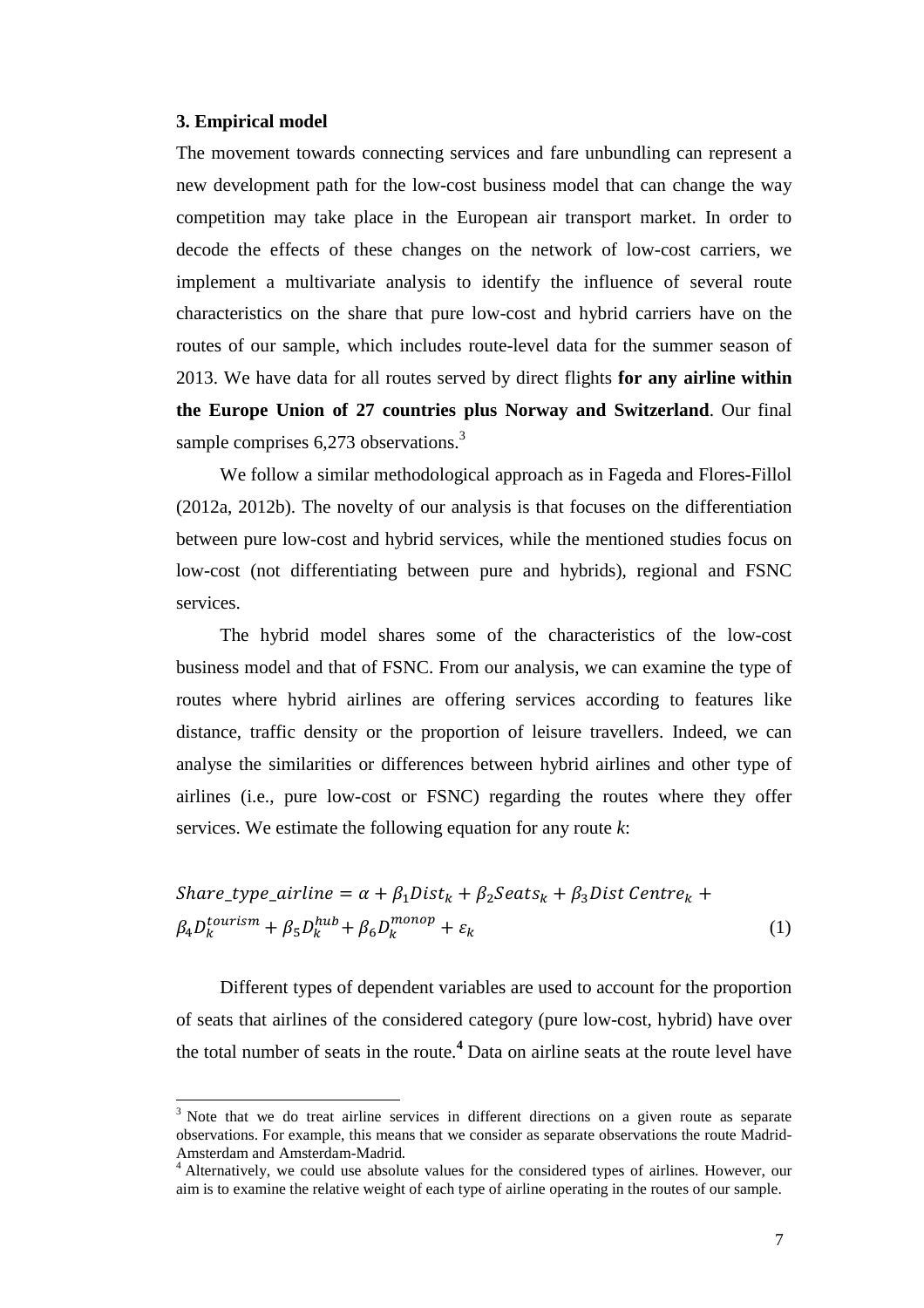been obtained from the Official Airlines Guide (OAG). These are the three dependent variables depending on the low-cost carrier classification described in Table 2:

- 1. Share of 'pure' low cost carriers (group 1); low cost airlines that only offer point-to-point services and have a single-fare class in their whole network of routes.
- 2. Share of hybrid low-cost carriers (group 2); low cost airlines that offer transfer services and usually fare bundling.
- 3. Share of hybrid low-cost carriers (group 3); low-cost airlines that only operate point-to-point routes, but offer fare bundling.

Note here that group 1 may be over-influenced by Ryanair, the leading lowcost airline in Europe. While this could be considered a limitation of our data, we would like to remark that any analysis of pure low-cost airlines in Europe will be conditioned upon the strategies followed by Ryanair given their dominant role on this segment of the market.

|                                                                                      | <b>Fare bundle</b><br>(Flexible options for flight changes not<br>considered)           | <b>Connecting flights</b> |  |
|--------------------------------------------------------------------------------------|-----------------------------------------------------------------------------------------|---------------------------|--|
| Group 1: 'Pure' low-cost                                                             |                                                                                         |                           |  |
| Air One                                                                              | N <sub>0</sub>                                                                          | N <sub>0</sub>            |  |
| <b>Blue Air</b>                                                                      | No                                                                                      | N <sub>0</sub>            |  |
| <b>Corendon Airlines</b>                                                             | N <sub>0</sub>                                                                          | N <sub>0</sub>            |  |
| Jet2.com                                                                             | N <sub>o</sub>                                                                          | N <sub>0</sub>            |  |
| Ryanair                                                                              | N <sub>0</sub>                                                                          | N <sub>0</sub>            |  |
| Transavia                                                                            | No                                                                                      | N <sub>0</sub>            |  |
|                                                                                      |                                                                                         |                           |  |
|                                                                                      | Group 2: Hybrid low-cost carriers offering connecting flights and usually fare bundling |                           |  |
| airBaltic                                                                            | Basic, Economy, Business                                                                | Yes                       |  |
| AirBerlin and Niki                                                                   | JustFly, FlyDeal, FlyClassic, FlyFlex                                                   | Yes                       |  |
| Germanwings                                                                          | Basic, Smart                                                                            | Yes                       |  |
| Flybe                                                                                | Essentials, New Economy, Plus                                                           | Yes                       |  |
| Norwegian                                                                            |                                                                                         | Yes                       |  |
| Vueling                                                                              | Basic, Optima, Excellence                                                               | Yes                       |  |
|                                                                                      |                                                                                         |                           |  |
| Group 3: Hybrid low-cost carriers offering fare bundling, but not connecting flights |                                                                                         |                           |  |
| Easyjet                                                                              | Economy, Plus                                                                           | No                        |  |
| Wizz Air                                                                             | Premium                                                                                 | N <sub>0</sub>            |  |

**Table 2. Low-cost carrier classification according to fare bundle and connecting flights.** 

We consider the following exogenous explanatory variables of the share of the considered category of airlines.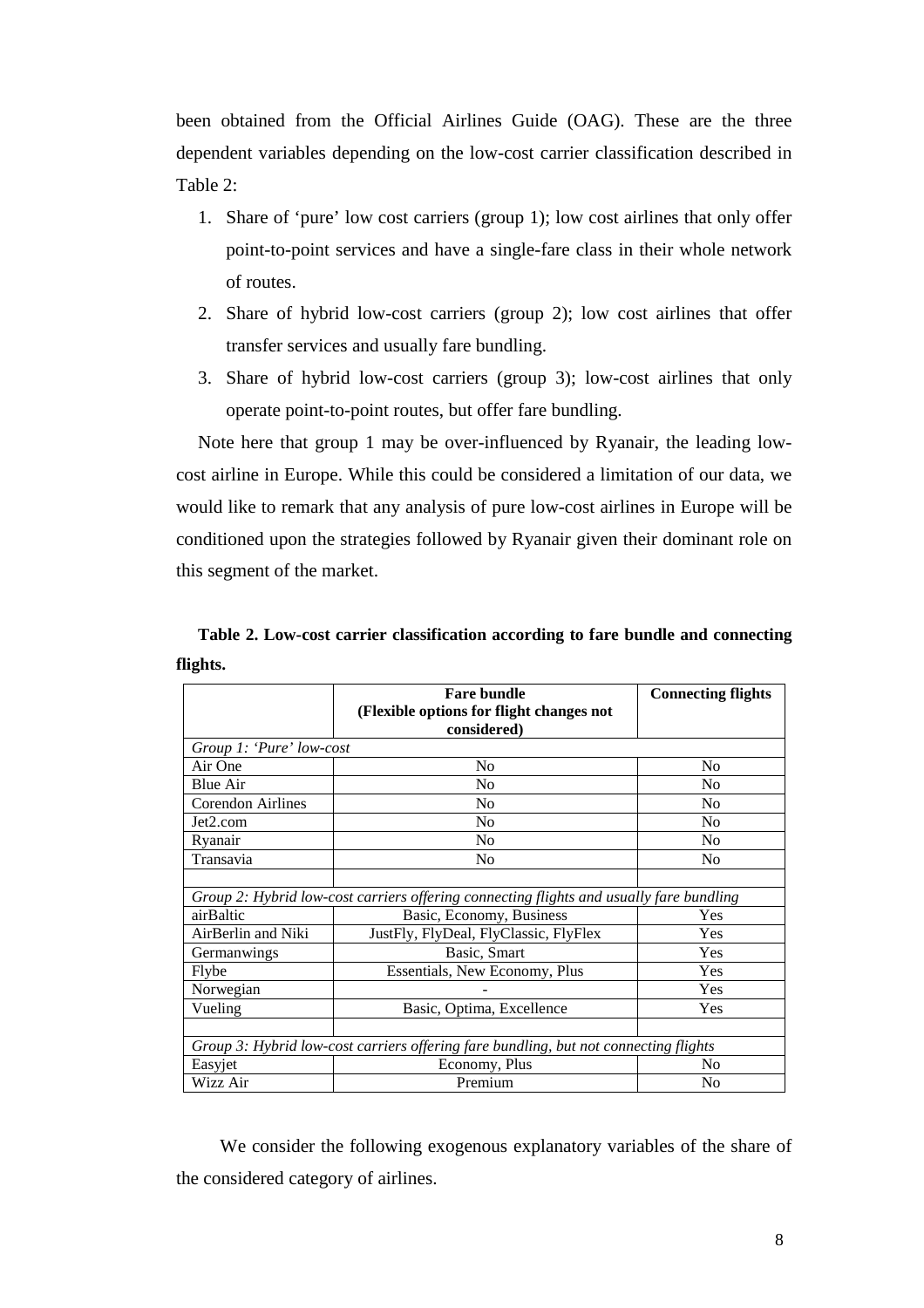*1. Distk:* Number of kilometres flown to link the endpoints of the route. We use the great circle distance, which is a proxy of flown distances. These data has been obtained from OAG.

*2. Seatsk*: Total number of seats offered per annum on the route using data provided by OAG. This variable may work as a proxy for route traffic density. The simultaneous determination by airlines of the type of aircraft and the number of seats could imply an endogeneity bias in the estimation. Hence, we apply an instrumental variables procedure to correct for any possible bias. We use the following instruments of the seats variable:

- *Popk*: Weighted average of population in the route's origin and destination regions.
- *GDPC<sub>k</sub>*: Weighted average of GDP per capita in the route's origin and destination regions, with weights based on population. Data for population and gross domestic product per capita of route endpoints refer to the NUTS 3 regions (the statistical unit used by Eurostat) and have been obtained from Cambridge Econometrics (European Regional Database publication). Traffic density should be higher in more populated and wealthier endpoints. Thus, we argue that population and GDP are suitable instruments for the seats variable. Indeed, these two variables are clearly exogenous but, at the same time, they are correlated with the number of seats (correlations are about 20% for both variables).

*3. Dist\_centrek:* Sum of the distances between the origin and the destination city centres and their respective airports. Indeed, we constructed an airport access variable that measures the distance between the airport and the city centre using Google Maps. In most cases, the identity of the relevant city was self-evident. However, for airports between cities, we calculated the distance from the airport to the closest city with more than 100,000 inhabitants.

4.  $D^{tourism}$ <sub>k</sub>: Dummy variable that takes the value of one for those routes where at least one of the endpoints is a major **coastal** tourist destination. All airports on the following islands are considered as tourist destinations: the Balearic and Canary Islands (Spain), Sardinia and Sicily (Italy), Corsica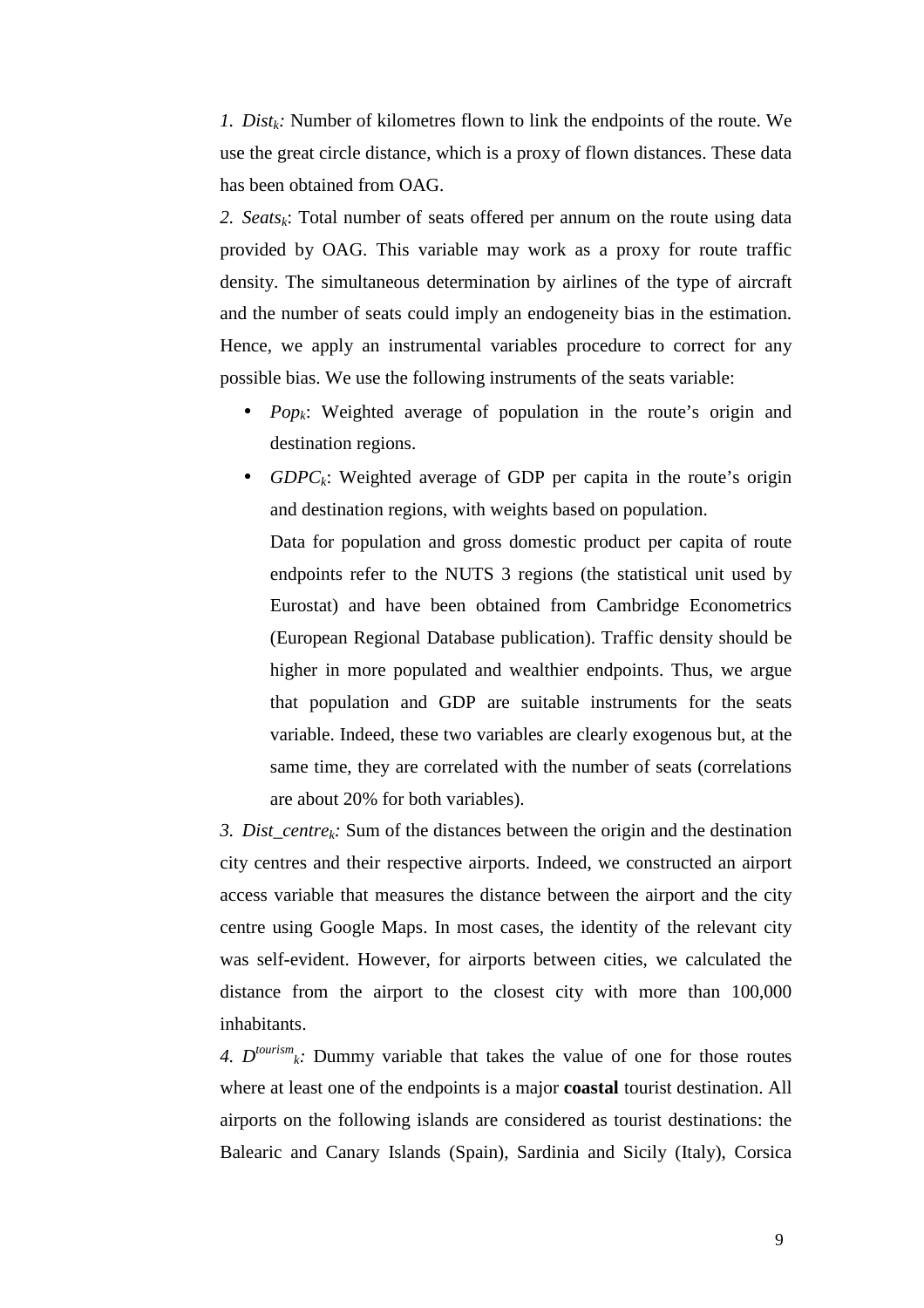(France), and the Greek islands, together with the airports of Alicante (ALC), Faro (FAO), Malaga (AGP), Nice (NCE) and Saint Tropez (LTT).

5.  $D^{hub}_{k}$ : Dummy variable that takes the value one for those airports that are a hub airport of a FSNC. Hub airports are defined as those airports where a FSNC (i.e., an airline integrated in one of the international alliances, Oneworld, Star, Skyteam) has a dominant position and move a high amount of connecting traffic from that airport. We have identified the following hub airports: Amsterdam (AMS), Copenhagen (CPH), Frankfurt (FRA), Helsinki (HEL), London (LHR), Lisbon (LIS), Madrid (MAD), Munich (MUC), Paris (CDG and ORY), Prague (PRG), Rome (FCO), Stockholm (ARN), Vienna (VIE), Warsaw (WAW), and Zurich (ZRH).

6.  $D^{money}$ <sup>k</sup>: Dummy variable that takes the value of one for those routes where only one airline is offering services.

Table 2 provides the descriptive statistics of the variables used in the empirical analysis. Low-cost carriers (pure or hybrid) have a significant market share in the routes of our sample. It is also remarkable the high number of routes that are monopoly routes (65%), while 21% of routes have a hub airport as an endpoint and 34% of routes have a tourist destination as an endpoint. Finally, the mean route distance is 1,300 kilometres and most of routes can be considered as short-haul routes. This could have an influence on the results for the variable of distance.

|                               | <b>Mean</b> | <b>Standard deviation</b> |
|-------------------------------|-------------|---------------------------|
| Share of pure low cost        | 0.43        | 0.47                      |
| carriers (group 1)            |             |                           |
| <b>Share of hybrids</b>       | 0.19        | 0.36                      |
| (group 2)                     |             |                           |
| <b>Share of hybrids</b>       | 0.23        | 0.38                      |
| (group 3)                     |             |                           |
| <b>Distance</b>               | 1,361.16    | 776.82                    |
| Seats per annum               | 68,245.62   | 128,913.1                 |
| $\mathbf{D}^{\text{tourism}}$ | 0.34        | 0.47                      |
| Distance_to_citycenter        | 45.62       | 29.23                     |
| $D^{\text{monopoly}}$         | 0.65        | 0.47                      |
| $D^{\overline{\text{hub}}}$   | 0.21        | 0.41                      |

**Table 2. Descriptive statistics of the variables used in the empirical analysis**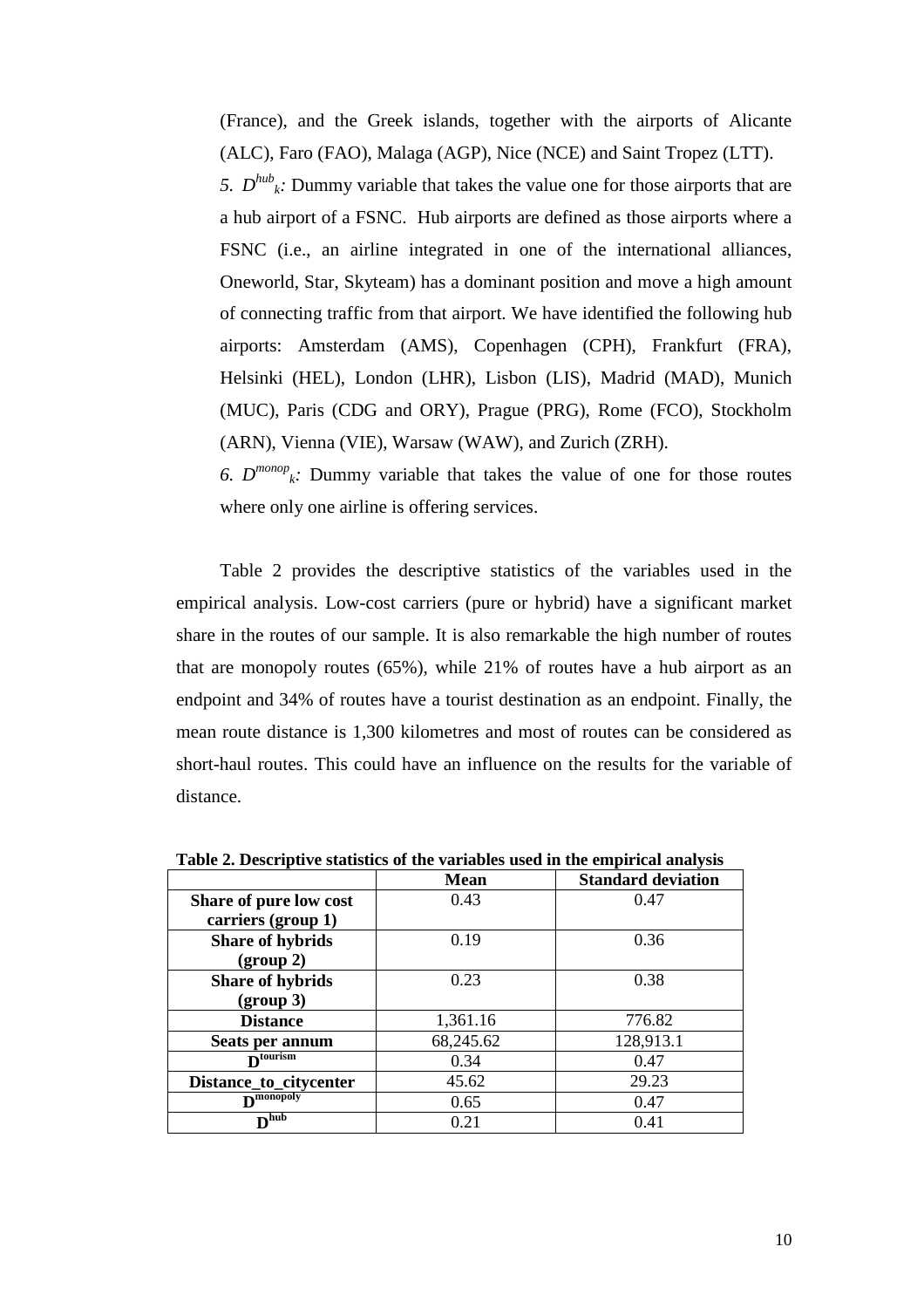It can be anticipated that pure low-cost carriers will tend to dominate routes with a high proportion of leisure travellers. Looking at our variables, we can expect that the proportion of leisure travellers is higher in routes that have tourist destinations as endpoints and on routes where airports are further from the city centre. It is also **expected** that pure low-cost carriers will tend to focus their traffic in non-hub airports.

Fageda and Flores-Fillol (2012a) show that pure low-cost airlines should dominate longer routes because FSNC may prefer to provide an indirect service (via hub airports) in city-pair markets where the route distance is sufficiently high. Furthermore, low-cost carriers in Europe tend to dominate thinner routes as it is analysed in Fageda and Flores-Fillol (2012b).

Given the route traffic density issue, it is less clear, *a priori*, whether pure low-cost carriers will dominate monopoly routes or routes subject to competition. Hence, the dummy variable for monopoly routes should be understood as a control variable.

The estimation is made using the generalized linear model with fractional response variables, taking into account the possible endogeneity of the seats variable.<sup>5</sup> We use this estimation technique because the dependent variable is a percentage that lies between 0 and  $1<sup>6</sup>$ 

## **4. Results**

 $\overline{a}$ 

The results of the estimation are shown in Table 3. Column 2 shows the results of the estimation when we use as dependent variable the share of pure lowcost carriers. Results are those as expected. In this regard, note that all variables in this regression are statistically significant with the exception of the variable of distance.

 The share of pure low-cost carriers tends to be higher in longer and thinner routes. Indeed, the coefficient associated to the variable of distance is positive while the coefficient associated to the variable of seats is negative. Thus, the share

<sup>&</sup>lt;sup>5</sup> See Papke and Wooldridge (1996) for details on this econometric method.

<sup>&</sup>lt;sup>6</sup> We have also make an estimation for a sub-sample that focuses on routes where low-cost airlines (pure or hybrid) have a market share higher than 50%. This estimation was aimed to identify differences between pure low-cost and hybrid airlines in routes where the share of network airlines is modest or even null. We do not report results for this estimation because they are qualitatively identical to those for the whole sample of routes.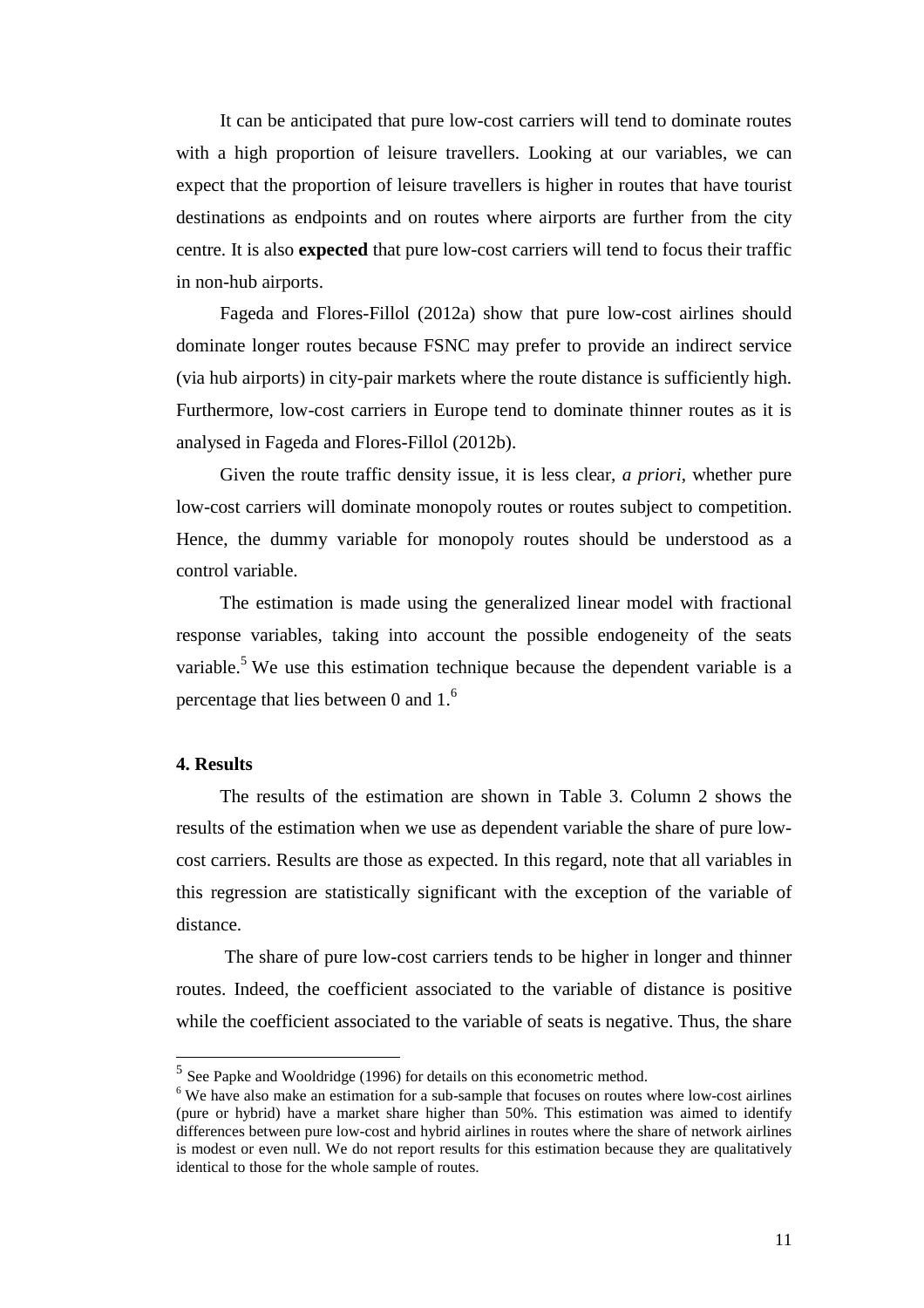of pure low cost carriers increases in routes with more kilometres flown and less seats offered.

The share of pure low cost carriers also increases in routes with a high proportion of leisure travellers. This result comes from the positive sign of the dummy variable for tourist destinations and the positive sign of the variable that measures the distance from the airport to the city centre. Note here that leisure passengers are less sensitive to time than business passengers so that the former may have a higher willingness to take flights from secondary airports.

The share of pure low cost carriers decreases in routes that do have a hub airport as an endpoint, as the negative sign of the coefficient associated to the dummy variable for hubs shows. Finally, the share of pure low-cost carriers is higher in monopoly routes because the coefficient of the dummy variable for monopoly routes is positive.

Columns 3 and 4 show the results of using the share of hybrid airlines of group 2 and 3, respectively, as the dependent variable. A clear difference between pure low-cost and hybrid airlines (either of group 2 or 3) is that hybrid airlines share is higher in routes that have a hub airport as an endpoint. The sign of the coefficient of the variable of hub airports is negative and statistically significant in the regression that have the share of pure low-cost carriers as dependent variable, while it is positive and statistically significant when the dependent variable is the share of hybrid airlines (either group 2 or 3): i.e., pure low-cost airlines tend not to use hub airports.

In the same vein, hybrid airlines tend to have a higher share in routes that have airports close to the city-centre. Indeed, the sign of the coefficient of the variable for the distance to the city-centre is positive and statistically significant in the regression for pure low-cost carriers (confirming that pure low-cost carriers tend to operate in secondary airports further away from city centres). On the contrary, the sign of the coefficient of this variable is negative in the regressions for hybrid airlines although it is only statistically significant when we consider the share of hybrid airlines of group 2 (offering connecting service) as dependent variable. Thus, hybrid airlines of group 2 are similar to FSNC in the sense that they tend to channel their flights through hub airports and airports close to big cities.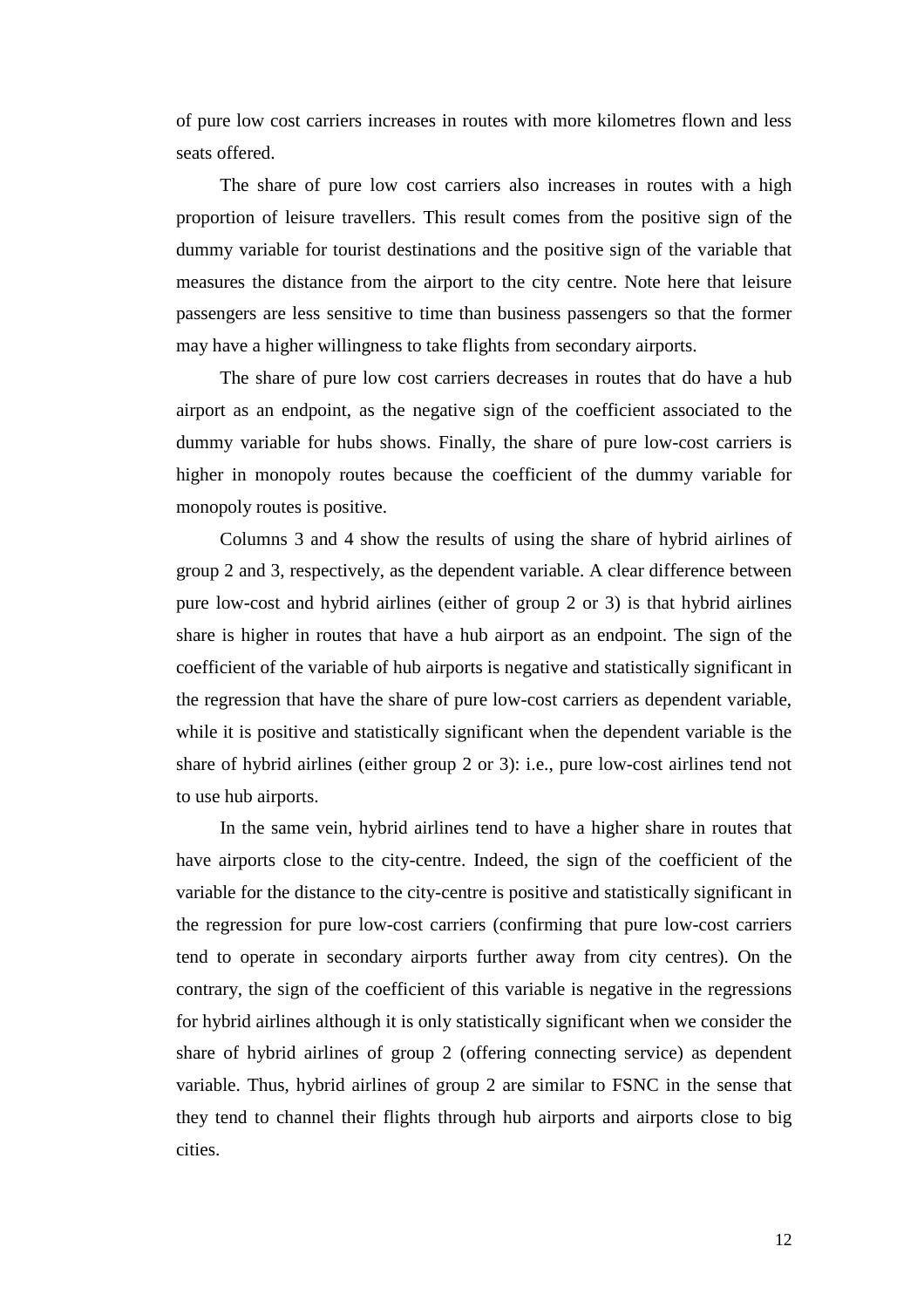The use of transfer services by group 2 may also explain the results for the variable of distance. The coefficient associated to this variable is negative and statistically significant in the regression for hybrids of category 2. This means that hybrid airlines of group 2 may be offering an indirect service in long city-pair markets. Otherwise, the coefficient of this variable in the regression of hybrids of group 3 (LCC with fare bundling) is positive and statistically significant so that fare bundling in point-to-point routes may be allowing them to operate longer trips.

A significant finding is that the strategy of hybrid airlines of group 3 (LCC with fare bundling) seems to lead them to higher shares in thicker routes because the sign of the coefficient of the variable of seats is positive and statistically significant in the regression for this type of hybrids. Furthermore, fare bundling is likely targeted to attract business passengers because the coefficient for the dummy variable of tourist destinations is negative and statistically significant in the regression for hybrids of group 3. Surprisingly, hybrid airlines of group 2 (LCC offering connecting services) have a higher share in routes with tourist destinations. In fact, this is the only route feature where hybrid airlines of group 2 keep similarities with pure low-cost carriers.

Finally, low-cost airlines (either pure or hybrid) tend to dominate monopoly routes. The coefficient of the dummy for monopoly routes is positive in all regressions although it is not statistically significant in the regression with hybrid airlines of group 2 (LCC offering connecting services).

|                                      | Dependent variable:<br>Share of pure low<br>cost carriers -<br>group 1 | Dependent variable:<br>Share of hybrids - group<br>2 (at least connecting<br>flights) | Dependent variable: Share<br>of hybrids - group 3 (only<br>fare bundling |
|--------------------------------------|------------------------------------------------------------------------|---------------------------------------------------------------------------------------|--------------------------------------------------------------------------|
| <b>Distance</b>                      | 5.82e-06                                                               | $-0.0004$                                                                             | 0.0004                                                                   |
|                                      | (0.00005)                                                              | $(0.00005)$ ***                                                                       | $(0.00004)$ ***                                                          |
| <b>Seats</b>                         | $-2.13e-06$                                                            | $-1.48e-06$                                                                           | $6.45e-06$                                                               |
|                                      | $(1.09e-06)$ ***                                                       | $(1.21e-06)$                                                                          | $(9.80e-07)$ ***                                                         |
| $D^{tourism}$                        | 0.17                                                                   | 0.12                                                                                  | $-0.28$                                                                  |
|                                      | $(0.04)$ ***                                                           | $(0.04)$ ***                                                                          | $(0.04)$ ***                                                             |
| Distance_to_cityce                   | 0.007                                                                  | $-0.016$                                                                              | $-0.00017$                                                               |
| ntre                                 | $(0.0006)$ ***                                                         | $(0.001)$ ***                                                                         | (0.0006)                                                                 |
| $\mathbf{D}^{\text{monopoly}}$       | 0.72                                                                   | 0.052                                                                                 | 0.81                                                                     |
|                                      | $(0.12)$ ***                                                           | (0.13)                                                                                | $(0.11)$ ***                                                             |
| $\overline{\mathbf{D}^{\text{hub}}}$ | $-0.54$                                                                | 0.13                                                                                  | 0.11                                                                     |
|                                      | $(0.06)$ ***                                                           | $(0.06)$ **                                                                           | $(0.05)$ ***                                                             |
| <b>Constant</b>                      | $-0.84$                                                                | 0.27                                                                                  | $-2.26$                                                                  |

 **Table 3. Results of estimates of different categories of low-cost carriers (all sample). Generalized linear model with fractional response variables**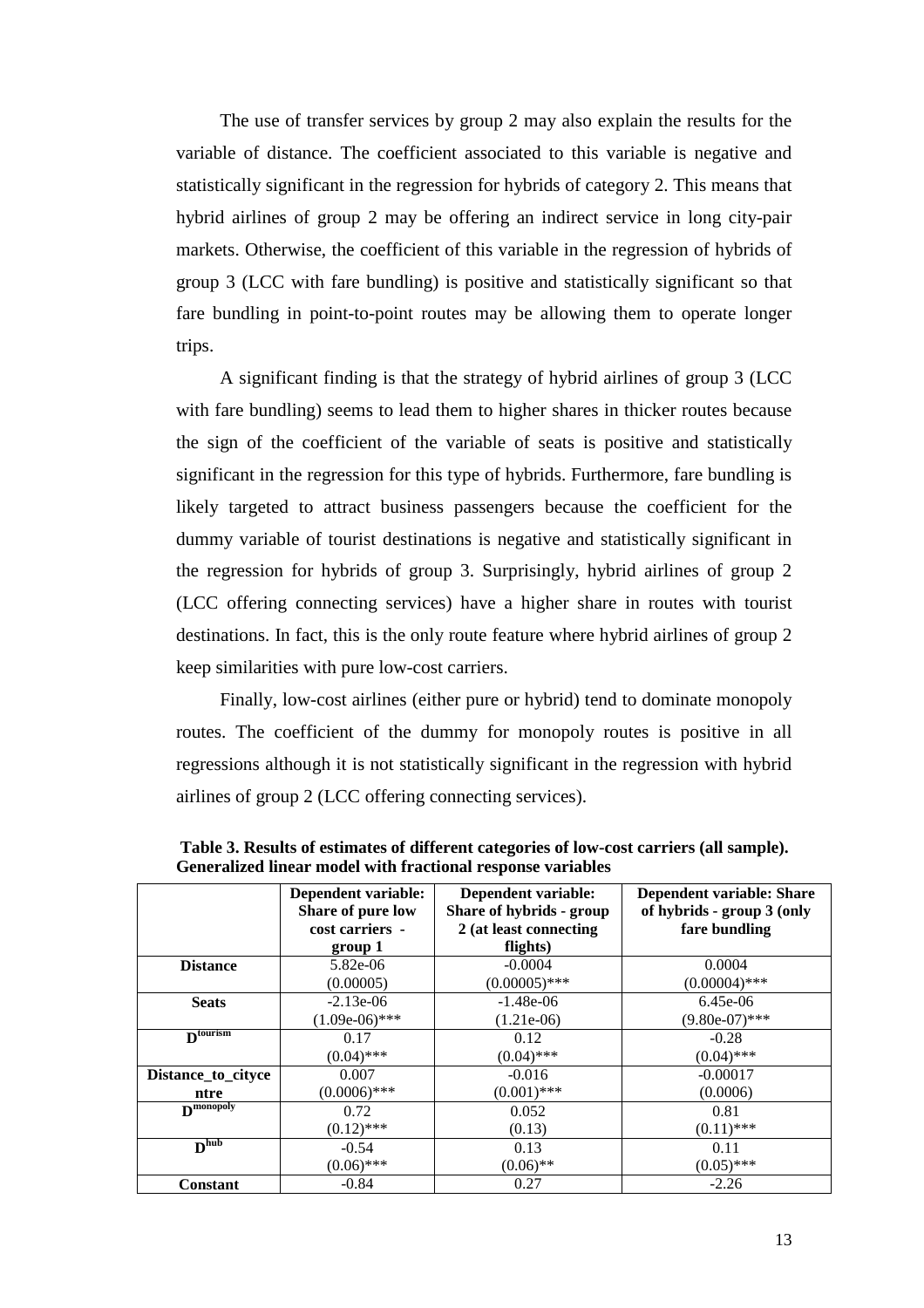|     | $(0.19)$ *** | (0.20)      | $(0.17)$ *** |
|-----|--------------|-------------|--------------|
| AIC | 12<br>.      | 0.84        | 0.98         |
| BIC | -48334.62    | $-50033.51$ | -49372.79    |
| . . | 6273         | 6273        | 6273         |

Note 1: Standard errors in parenthesis (robust to heteroscedasticity) Note 2: Statistical significance at 1% (\*\*\*), 5% (\*\*), 10% (\*)

# **5. Discussion and conclusions**

The results show that pure low-cost and hybrid low-cost airlines configure their networks based on different route characteristics. The differences are considerable and suggest that, although there used to be important differences among low-cost carriers (Mason and Morrison, 2008; Graham, 2009), the distance between pure low-cost carriers and hybrid low-cost carriers is starting to widen, after two of the essential features (i.e., fare unbundling and point-to-point operations) of the original low-cost business model have mutated. In fact, our results are in line with other recent studies (Dobruszkes, 2013) that show that the low-cost carrier business is not a single monolithic model.

The evolution of business models is the result of the indispensable realignment of resources after consolidation (Franke, 2007) and of the limits to organic growth (de Wit and Zuidberg, 2013). In this regard, although visits to friends and relatives (VFRs) and holidays have been largely associated with lowcost travel (Dobruszkes, 2013) –because of the role of airfares in travel decision (O'Connell and Williams, 2005)–, business travellers have used low-cost airlines since the early days, especially for the value for money that they provide for short sales visits and for small- and medium-sized companies (Mason, 2001; Mason and Alamdari, 2007). The inclusion of the fare bundling, together with other strategic movements, such as the deal of easyJet to extend the airline's offerings among corporate travellers through BCD Travel's Global Network (easyJet, 2014) or the access to VIP lounges across Europe to holders of the Vueling Pass card (Vueling, 2012), shows that hybrid airlines could be able to continue drawing traffic away from traditional FSNC.

Overall, the key matter is that hybrid low-cost carriers are changing the traditional revenue structure, based in ancillary revenues, in order to continue growing and attract new passengers. Although our empirical analysis is a crosssectional examination, we can deduce that this change translates in different network characteristics for those low-cost carriers offering fare bundling options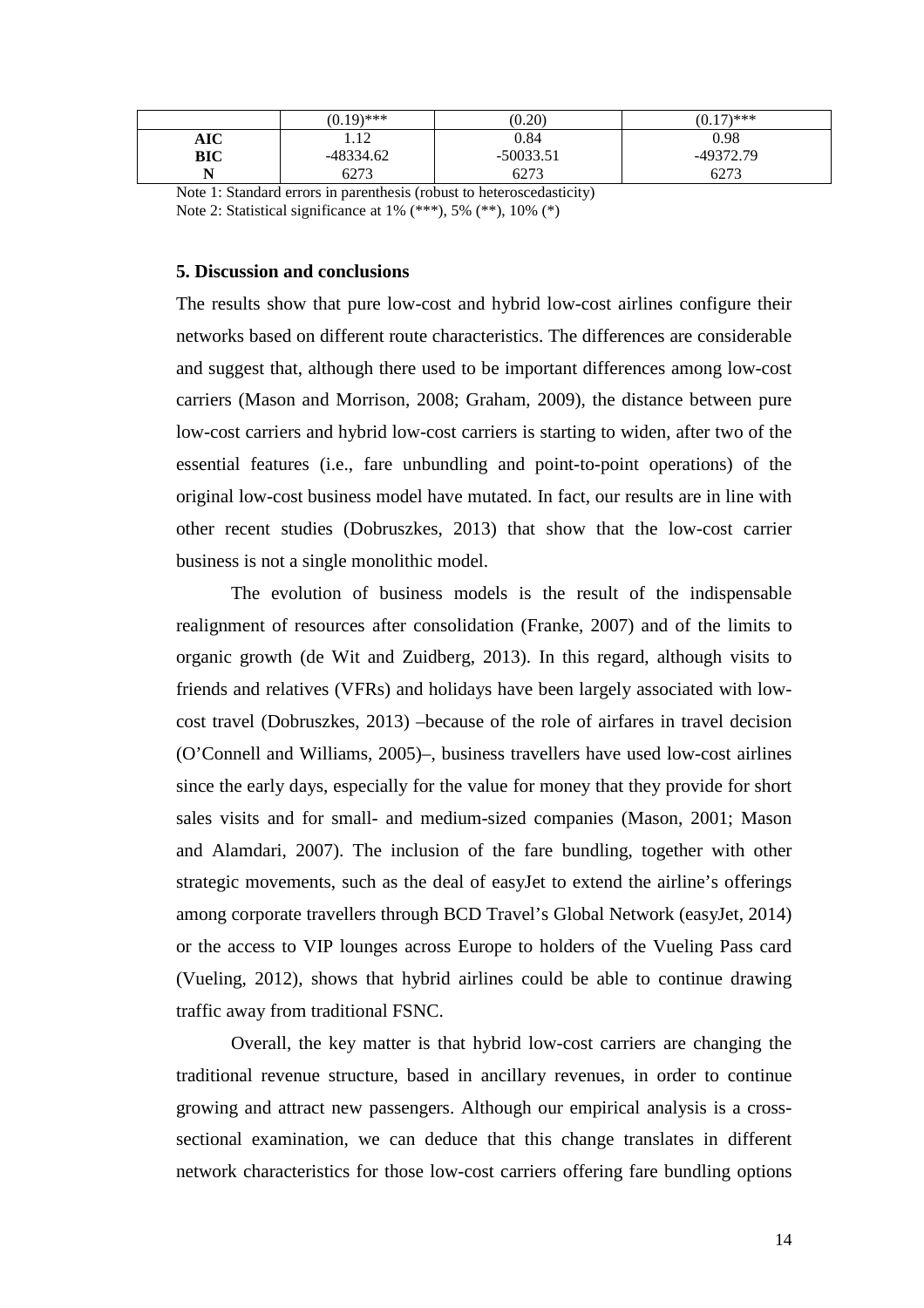(Table 4), which is consistent with Dobruszkes' (2013) findings, who for the period 2004-2014 found an evolution towards a wider range of low-cost networks. By offering a range of onboard bundled services and a higher level of comfort to passengers, these airlines are able to provide longer routes in medium-haul markets that can be sustained by a certain level of demand.

In this regard, connections between flights can also help to overcome the barrier to entry to longer medium-haul flights (Francis et al., 2007), partly solving the route density problem of the point-to-point low-cost carrier (de Wit and Zuidberg, 2013). Indeed, for some hybrid low-cost carriers connecting passengers account for a not inconsiderable amount (e.g., 11% of Vueling's passengers are connecting). Connections within Europe might not be attractive for the business passenger, but can be an option for leisure travelers.

|                       | <b>Pure low-cost</b> | <b>Hybrid low-cost</b><br>carriers offering | <b>Hybrid low-cost</b><br>carriers offering |
|-----------------------|----------------------|---------------------------------------------|---------------------------------------------|
|                       |                      | connecting services                         | fare bundling                               |
| Route density (seats) | Thin routes          | Thin and thick                              | Thick routes                                |
| per annum)            |                      | routes                                      |                                             |
| Route length          | Longer routes        | Shorter routes                              | Longer routes                               |
| Route competition     | Monopoly routes      | More exposed to                             | Monopoly routes                             |
|                       |                      | competition                                 |                                             |
| Operation at hub      | N <sub>0</sub>       | Yes                                         | Yes                                         |
| airports              |                      |                                             |                                             |
| Airport distance to   | Far from city        | Close to city centres                       | Likely to be close to                       |
| city centre           | centres              |                                             | city centres                                |
| Tourist destinations  | Yes                  | Yes                                         | N <sub>0</sub>                              |

**Table 4. Summary of results: low-cost airline business model network characteristics.**

The results of this paper are also relevant from an airport policy and strategy point of view. Whilst airport profiles have been quite polarised in three main types (i.e., big hub airports, secondary airports and legacy airports in transition<sup>7</sup>, and regional airports) because of the traditional contrasting airline business models (ultra low-cost, low-cost, and full service), the evolution of the low-cost business model towards more hybrid versions can open new business and growth opportunities for airports. This is especially relevant for secondary airports and legacy airports in transition that could be able to reduce the gap

 $\overline{a}$ 

 $<sup>7</sup>$  A legacy airport in transition is an airport that lost a significant amount of traffic from full</sup> service network carriers after the EU air transport market deregulation and that has more than one third of LCC market share (See Jimenez et al. (2013) for a characterization of low-cost airports).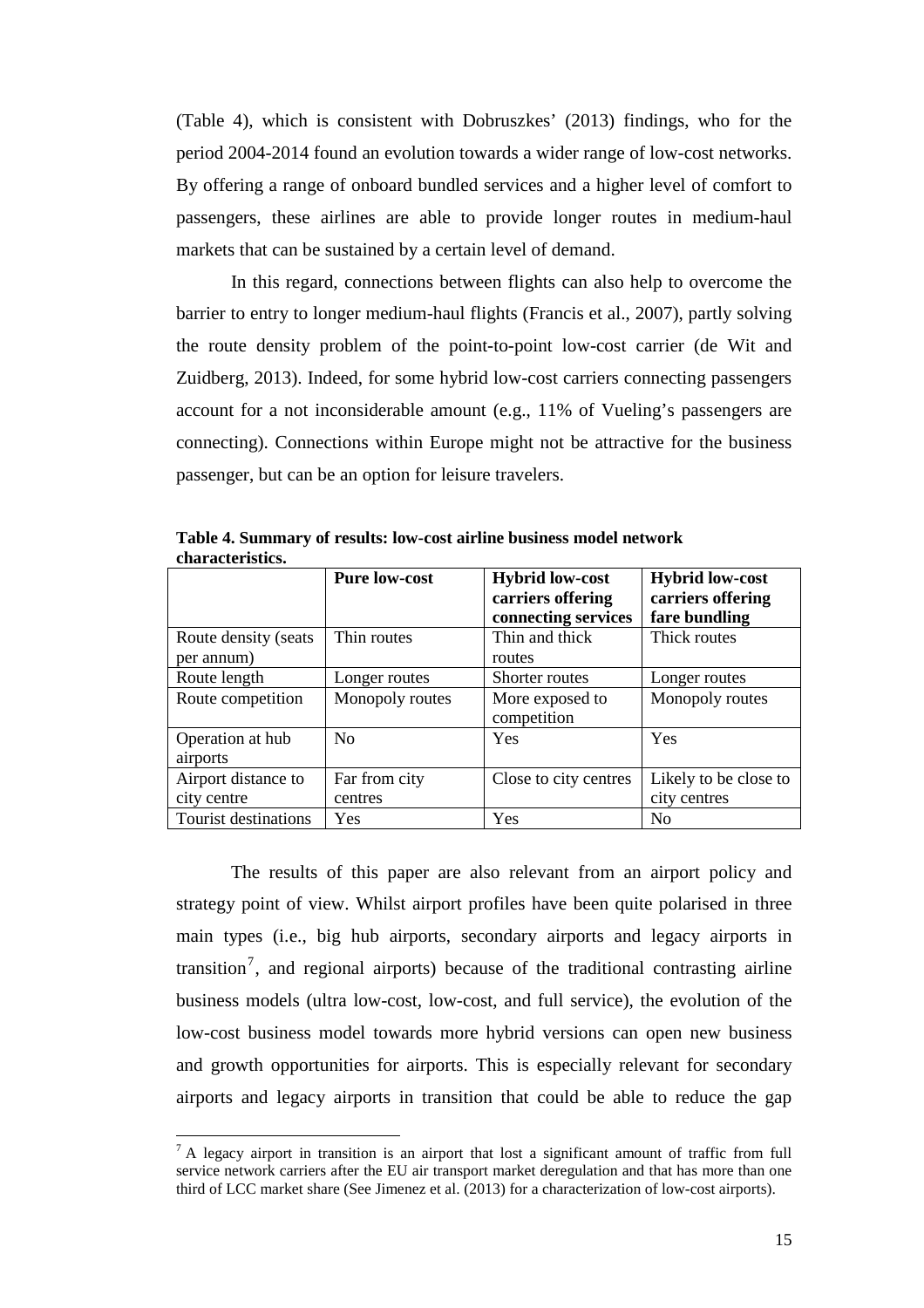between them and the main hub airports. But it requires of airports to understand that they are not exclusively providers of infrastructure anymore, but that the successful airport will be a network manager. In other words, active airports in the commercial (e.g., route development), management (e.g., airport charges, facilitating self-help hubbing and inter-carrier connections), planning (e.g., terminal design), air traffic management (e.g., gate allocation, facilitate troublefree transfers), and customer experience (e.g., seamlessness travel, lounges, etc.) dimensions will be able to cater to hybrid airlines and establish themselves as new strong players in the airport market. This takes us back to the evolutionary idea of self-transformation presented in Section 2.1 and the need for adaptation in order to survive.

A good example of an airport adapting its strategy to the evolving airline market developments is Düsseldorf International, which has even trademarked the term "Next Generation Hub" (Topp, 2012). Instead of relying on mainly one dominant carrier (either full service or low-cost), the airport is trying to capitalise on a mix of carriers (e.g., Lufthansa, Air Berlin, TUIfly, etc.) and also attract other foreign carriers (e.g., Emirates, Etihad, Air China, Orenair, etc.), understanding that connecting passengers are their key growth factor.

Hence, airline market consolidation in Europe will continue in form of efficient airlines surviving by filling capacity gaps. From a strategy point of view, this means that increasing co-evolution and airline-airport collaboration in terms of route development, long-term agreements and revenue sharing arrangements will be needed to ensure future air traffic stability and growth for both airlines and airports.

Further research on hybrid airlines could expand the findings presented in this paper into other areas, such as the revenue and cost structure implications of these business model evolution, the contribution that connecting services can do to long-haul operations and how competition between low-cost and full-service network carriers might be changing.

# **References**

Airline Business, 2013. Interview to Bjørn Kjos, Viking Raider. Airline Business 29(7), 20-25.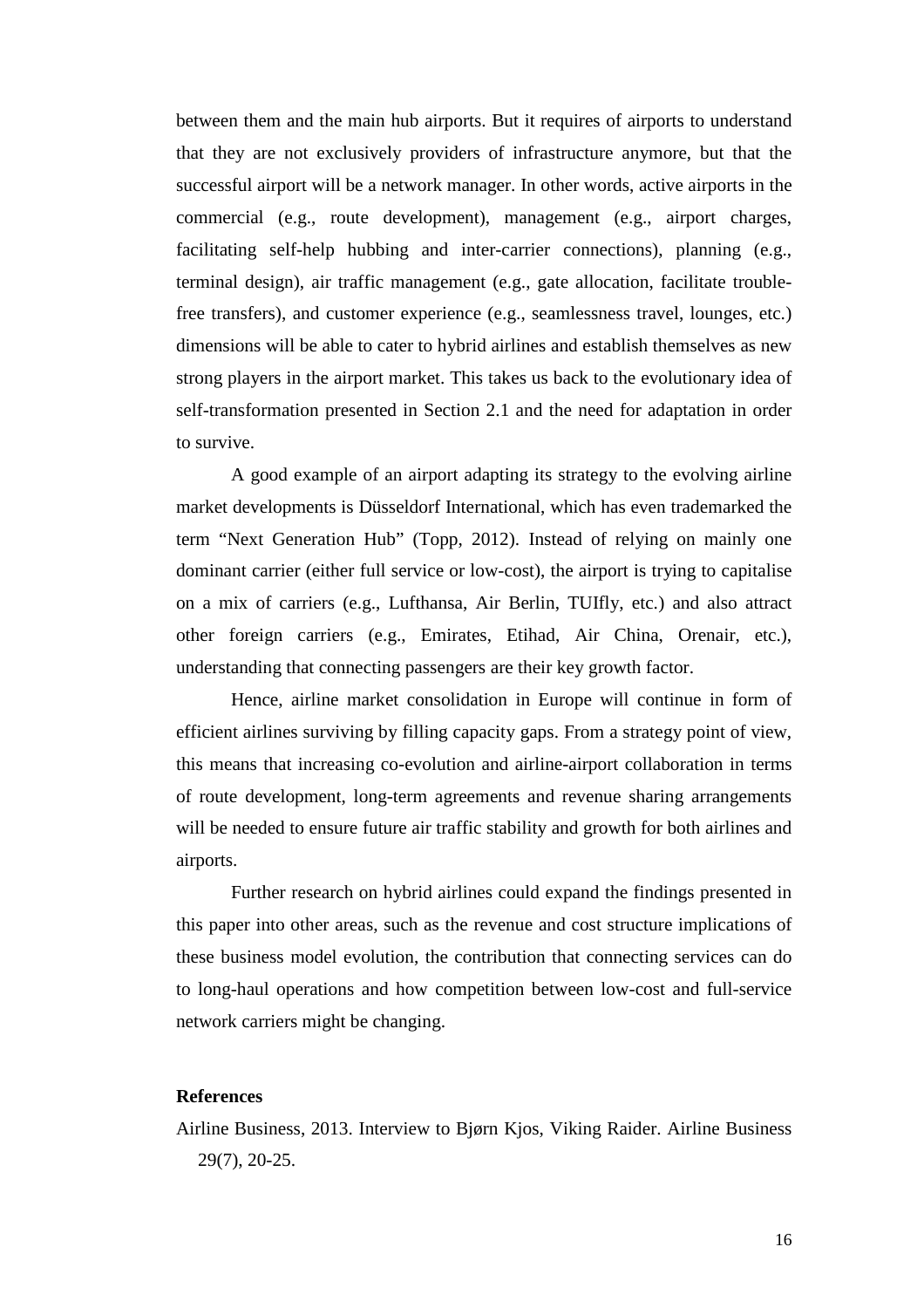- Borenstein, S., 2011. Why can't US airlines make money? American Economic Review: Papers & Proceedings 101, 233-237.
- Boschma, R.A., Martin, R., 2007. Editorial: Constructing an evolutionary economic geography, Journal of Economic Geography 7, 537-548.
- Button, K., 2003. Does the theory of the 'core' explain why airlines fail to cover their long-run costs of capital? Journal of Air Transport Management 9, 5-14.
- Button, K., Costa, Á., Costa, F., Cruz, C., 2011. Problems of cost recovery by European airlines since market liberalization. Transportation Planning and Technology 34, 125-138.
- Daft, J., Albers, S., 2012. A profitability analysis of low-cost long-haul flight operations. Journal of Air Transport Management 19, 49-54.
- De Wit, J., Zuidberg, J., 2012. The growth limits of the low cost carrier model. Journal of Air Transport Management 21, 17-23.
- Dobruszkes, F., 2013. The geography of European low-cost airline networks: a contemporary analysis. Journal of Transport Geography 28, 75-88.
- Doganis, R., 2010. Flying off course: airline economics and marketing. Routledge, London.
- Doganis, R., 2013. Strategies for Survival Evolving Airline Business Models. Air Transport Management Seminar, Cranfield University, 11 November 2013.
- Douglas, I., 2010. Long-haul market entry by value-based airlines: dual business models support product innovation. World Review of Intermodal Transportation Research 3, 202-214.
- easyJet 2008. Annual Report 2008, URL:

http://corporate.easyjet.com/~/media/Files/E/Easyjet-Plc-

V2/pdf/investors/result-center-investor/easyJet\_ar081.pdf

- easyJet, 2014. Press Release: Easyjet signs Europe-wide deal with BCD Travel, opening access to corporate travellers. 17 February 2014. URL: corporate.easyjet.com/media
- Fageda, X., Fernández-Villadangos, L., 2009. Triggering competition in the Spanish airline market: the role of airport capacity and low cost carriers, Journal of Air Transport Management 15, 36-40.
- Fageda, X., Flores-Fillol, R., 2012a. On the optimal distribution of traffic of network airlines. European Economic Review 56, 1164-1179.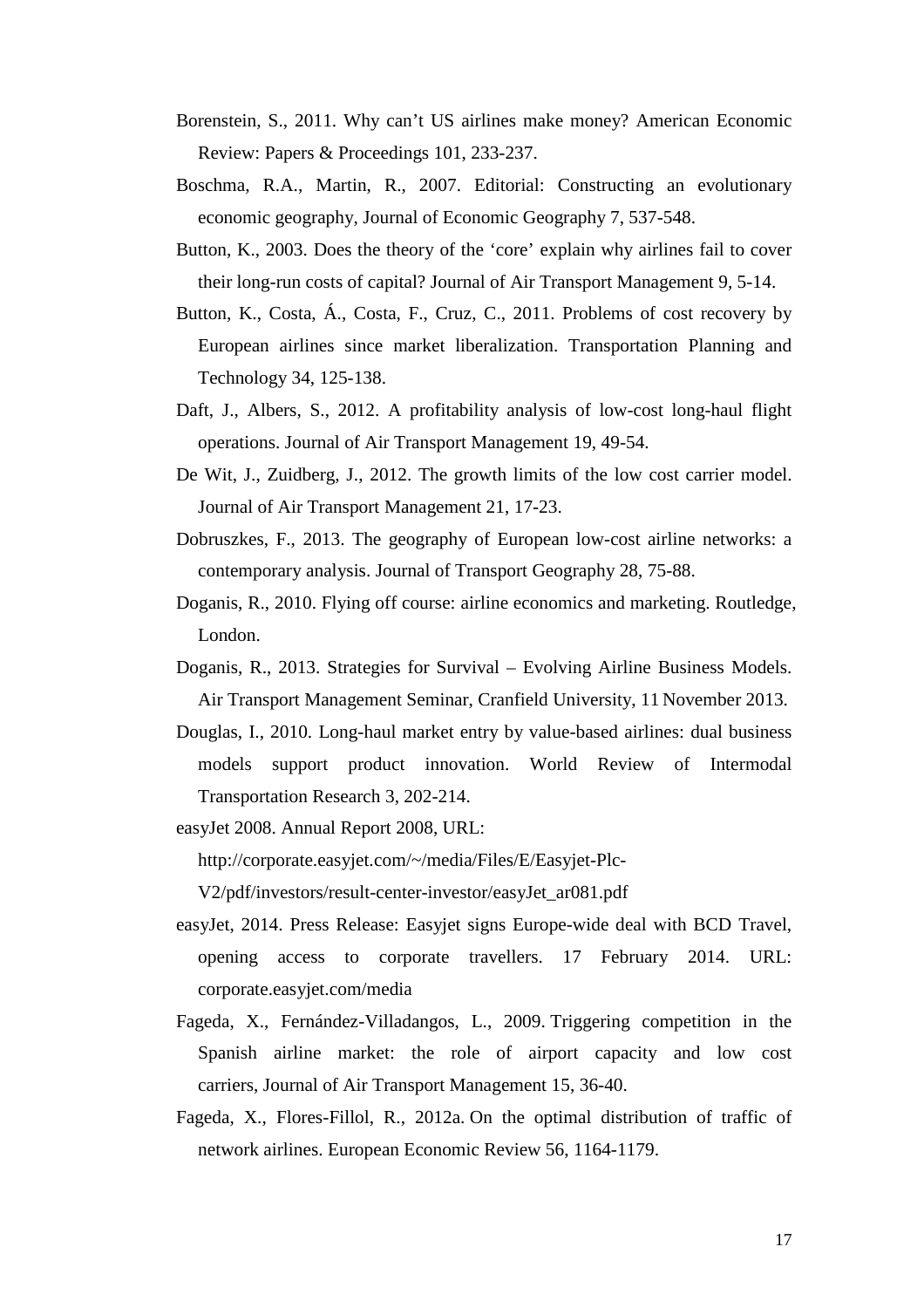- Fageda, X., Flores-Fillol, R., 2012b. Air services on thin routes: Regional versus low-cost airlines. Regional Science and Urban Economics 42, 702-714
- Fageda, X., Jiménez, J.L, Perdiguero, J., 2011. Price rivalry in airline markets: A successful strategy of a network carrier against a low-cost carrier, Journal of Transport Geography, 19, 658-669
- Francis, G., Fidato, A., Humphreys, I., 2003. Airport-airline interaction: the impact of low-cost carriers on two European airports. Journal of Air Transport Management 9, 267-273.
- Francis, G., Dennis, N., Ison, S., Humphreys, I., 2007. The transferability of the low cost model to long-haul airline operations. Tourism Management 28, 391- 398.
- Franke, M., 2007. Innovation: The winning formula to regain profitability in aviation? Journal of Air Transport Management 13, 23-30.
- Franke, M., John, F., 2011. What comes next after recession? Airline industry scenarios and potential end games. Journal of Air Transport Management 17, 19-26.
- GAD, 2013. Meet the industry pace setters. Panel session with Justin Erbacci (StarAlliance), Senthil Balan Danabalan (AirAsia), and Javier Suarez Casado (Vueling).  $20^{th}$  Global Airport Development Conference, 5-7 November 2013, Nice.
- Garud R., Karnøe, P. 2001. Path creation as a process of mindful deviation. IN Garud and Karnøe (eds), Path Dependence and Creation. Mahwah, NJ: Lawrence Erlbaum Associates, pp. 1-38.
- Goetz, A.R., Vowles, T., 2009. The good, the bad, and the ugly: 30 years of US airline deregulation. Journal of Transport Geography 17, 251-263.
- Graham, M., 2009. Different models in different spaces or liberalized optimizations? Competitive strategies among low-cost carriers. Journal of Air transport Management 16, 127-136.
- Jimenez, E., Claro, J., Pinho de Sousa, J., de Neufville, R., 2010. A tale of two airports: demystifying "low-cost" in European aviation. Presentation at the Air Transport Research Society Conference 2010. 10 July 2010, Porto.
- Klophaus, R., Conrady, R., Fichert, F., 2012. Low cost carriers going hybrid: evidence from Europe. Journal of Transport Management 23, 54-58.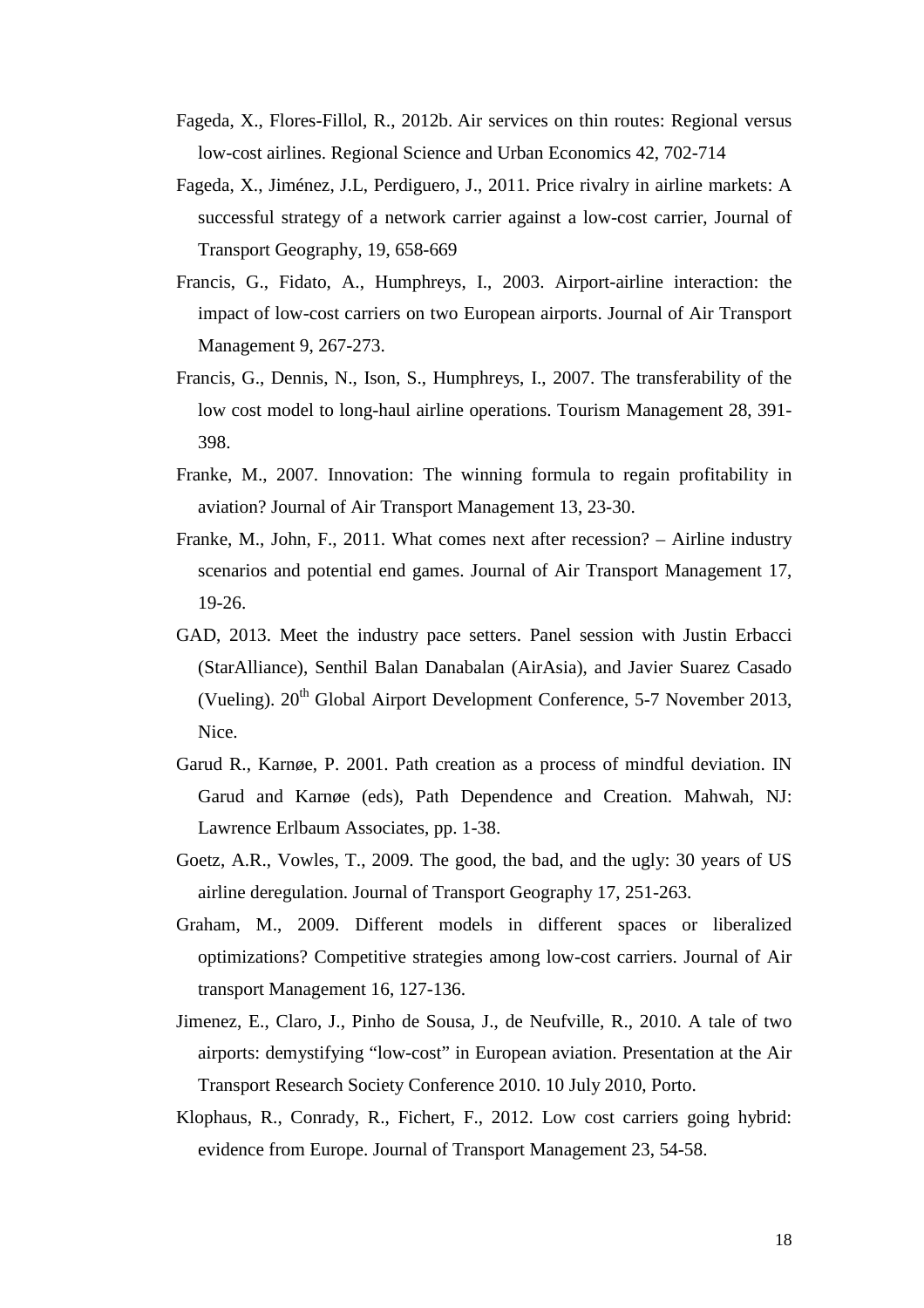- Mason, K.J., 2001. Marketing low-cost airline services to business travellers. Journal of Air Transport Management 7, 103-109.
- Mason, K.J., Alamdari, F., 2007. EU network carriers, low-cost carriers and consumer behaviour: A Delphi study of future trends. Journal of Air Transport Management 13, 299-310.
- Mason, K.J., Morrison, W.G., 2008. Towards a means of consistently comparing airline business models with an application to the 'low-cost' airline sector. Research in Transportation Economics 24, 75-84.
- Moreira, M.E., O'Connell, J.F., Williams, G., 2011. The viability of long-haul, low-cost business models. Journal of Air Transport Studies 2, 69-91.
- Morrell, P., 2008. Can long-haul low-cost airlines be successful? Research in Transportation Economics 24, 61-67.
- O'Connell, F., Williams, G., 2005. Passengers' perceptions of low cost airlines and full service carriers: a case study involving Ryanair, Aer Lungus, Air Asia and Malaysian Airlines. Journal of Air Transport Management 11, 259-272.
- Papke, L., Wooldridge J., 1996. Econometric methods for fractional response variables with an application to 401(k) plan participation rates. Journal of Applied Econometrics, 11, pp. 619-632.
- Pels, E., 2008. Airline network competition: full-service airlines, low-cost airlines and long-haul markets. Research in Transportation Economics 24, 68-74.
- Seelos, C., Mair, J., 2007. Profitable business models and market creation in the context of deep poverty: a strategic view. Academy of Management Perspectives 21 49-63.
- Topp, U., 2012. Düsseldof International Next Generation  $Hub^{TM}$ . 6<sup>th</sup> Annual Airneth Conference. 19 April 2012, The Hague. URL: www.airneth.com
- Vueling, 2012. Press release: Vueling extends the range of business services with Vueling Pass. 3 August 2012. URL: www.vueling.com/en/we-arevueling/press-room
- Wensveen, J.G., Leick, R., 2009. The long-haul low-cost carrier: a unique business model. Journal of Air Transport Management 15, 127-133.
- Williams, G., 2001. Will Europe's charter carriers be replaced by 'no-frills' scheduled airlines? Journal of Air Transport Management 7, 277–286.